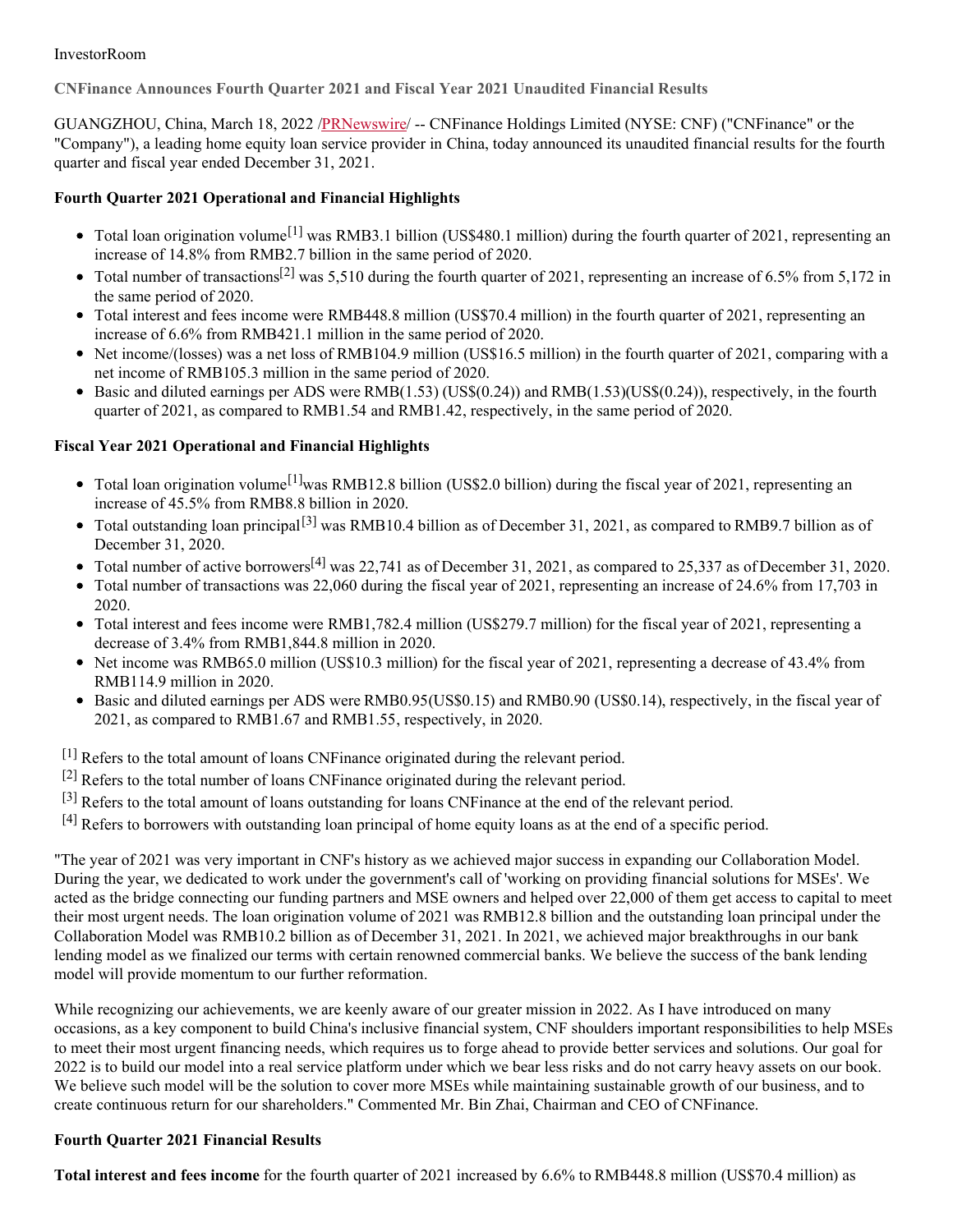compared to RMB421.1 million for the same period of 2020.

*Interest and financing service fees on loans* increased by 6.6% to RMB444.7 million (US\$69.8 million) for the fourth quarter of 2021 as compared to RMB417.1 million for the same period of 2020, primarily due to the increase in the balance of average daily outstanding loan principal.

*Interest on deposits with banks* increased by 2.5% to RMB4.1 million (US\$0.6 million) for the fourth quarter of 2021 as compared to RMB4.0 million for the same period of 2020, primarily due to larger average daily balance of time deposits in the fourth quarter of 2021 as compared to the same period of 2020.

**Total interest and fees expenses** increased by 28.8% to RMB205.2 million (US\$32.2 million) for the fourth quarter of 2021 as compared to RMB159.3 million for the same period of 2020, primarily due to the increase in the principals of other borrowings as well as the funding cost from trust companies.

**Net interest and fees income** decreased by 7.0% to RMB243.6 million (US\$38.2 million) for the fourth quarter of 2021 as compared to RMB261.8 million for the same period of 2020 as the increase in interest and fees expenses being more significant than the increase in interest and fees income.

**Collaboration cost for sales partners,** representing sales incentives paid to sales partners, increased to RMB119.5 million (US\$18.8 million) for the fourth quarter of 2021 as compared to RMB104.4 million for the same period of 2020, primarily due to the increase in average daily outstanding loan principal under the collaboration model as compared to the same period of 2020.

**Net interest and fees income after collaboration cost** was RMB124.1 million (US\$19.4 million) for the fourth quarter of 2021, representing a decrease of 21.2% from RMB157.4 million in the same period of 2020 due to higher interest and fees expenses.

**Provision for credit losses** recorded a reversal of RMB308.2 million (US\$48.4 million) for the fourth quarter of 2021 as compared to a reversal of RMB30.9 million for the same period of 2020, primarily due to the combined effect of (a) higher loss given default (LGD) under the current expected credit loss (CECL) model which takes into account the Company's historical data of actual loss in the past few years, and (b) the fact that the Company transferred loans under the traditional facilitation model to third parties in bulk during the fourth quarter of 2021 and the allowance of such loans was reversed.

**Net gains/(losses) on sales of loans** decreased to a net loss of RMB468.6million (US\$73.5 million) for the fourth quarter of 2021 from a net gain of RMB43.7 million in the same period of 2020, primarily attributable to the fact that the Company transferred loans under the traditional facilitation model to third parties in bulk during the fourth quarter of 2021. Such loans were all facilitated prior to 2019, and the majority of them were long past due and therefore sold at a large discount.

**Other gains, net** was RMB16.2 million (US\$2.5 million) for the fourth quarter of 2021, compared to RMB7.8 million for the same period of 2020, primarily attributable to (a) the increase of Credit Risk Mitigation Position forfeited by the sales partners, and (b) the credit loss associated with an investment in debt securities. During the fourth quarter of 2021, the Company established a limited partnership with a third-party company, in which the Company acts as the limited partner and receives fixed rate of return of its investment on a quarterly basis, and such investment is recognized as debt securities.

**Total operating expenses** decreased by 7.6% to RMB106.3 million (US\$16.7million) for the fourth quarter of 2021, compared with RMB115.0 million for the same period of 2020.

*Employee compensation and benefits* increased by 19.5% to RMB62.4 million (US\$9.8 million) for the fourth quarter of 2021 as compared to RMB52.2 million for the same period of 2020, primarily due to a one-time compensation payment to our former CFO as he stepped down from his position in the fourth quarter of 2021.

*Share-based compensation expenses* decreased by 69.7% to RMB4.7 million (US\$0.7 million) for the fourth quarter of 2021 from RMB15.5 million in the same period of 2020. According to the Company's share option plan adopted on December 31, 2019, approximately 50%, 30% and 20% of the option granted will be vested on December 31, 2020, 2021 and 2022, respectively. Related compensation cost of the option grants will be recognized over the requisite period.

*Taxes and surcharges* decreased by 20.5% to RMB10.1 million (US\$1.6 million) for the fourth quarter of 2021, as compared to RMB12.7 million for the same period of 2020, primarily attributable to a decrease in the non-deductible value added tax ("VAT"). The decrease in VAT was attributable to the characterization of certain amounts as "service fees charged to trust plans" which are a non-deductible item. According to PRC tax regulations, "service fees charged to trust plans" incur a 6% VAT on the subsidiary level, but are not recorded as an input VAT on a consolidated trust plan level. "Service fees charged to trust plans" were significantly decreased in the fourth quarter of 2021 compared to the same period of 2020 due to maturity of some trust plans.

*Operating lease cost* decreased by 30.4% to RMB3.2 million (US\$0.5 million) for the fourth quarter of 2021 as compared to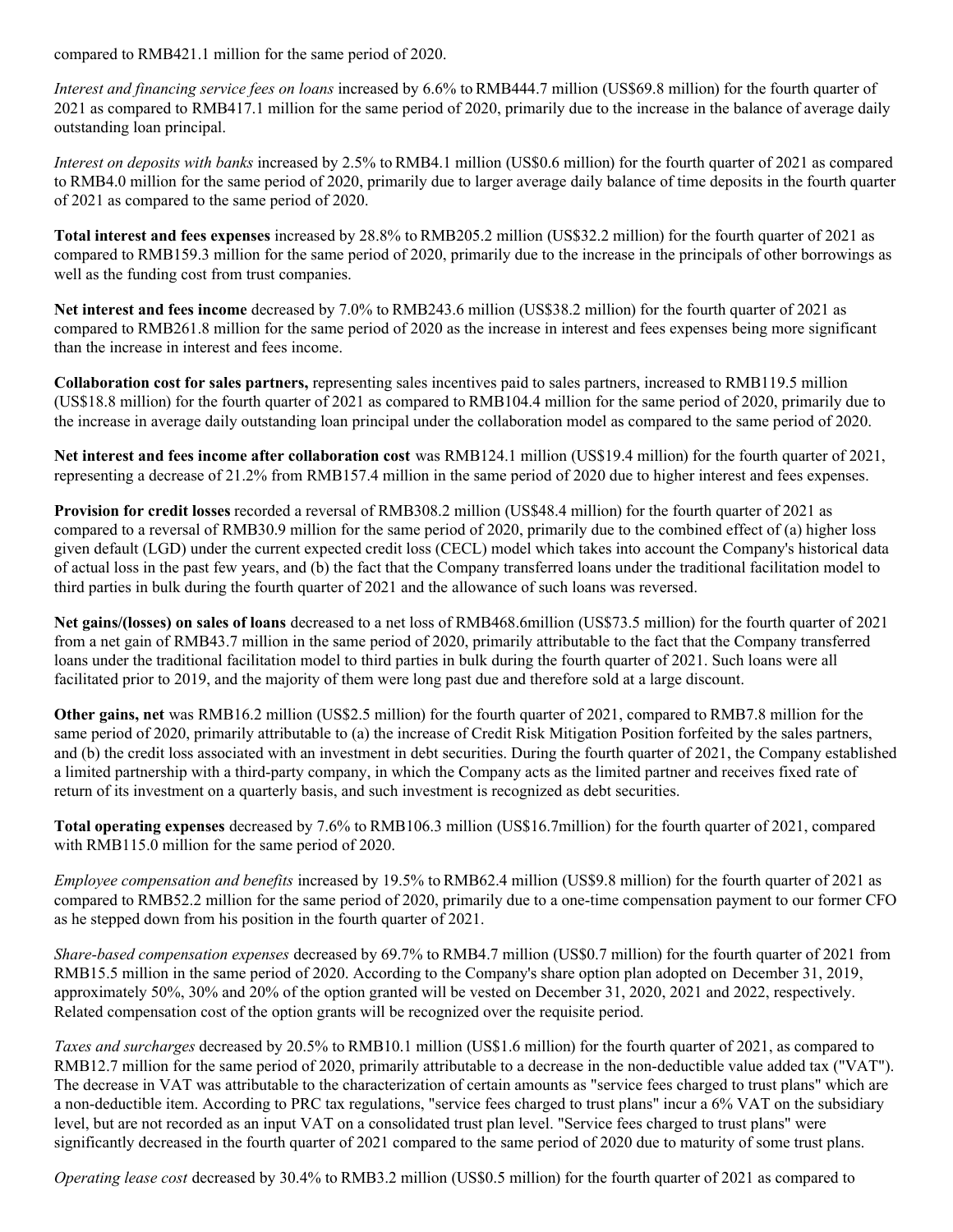RMB4.6 million for the same period of 2020, primarily due to the continued development of the collaboration model that allowed the Company to further reduce the office leasing costs which was used to rent offices to accommodate sales staff.

*Other expenses* decreased by 14.0% to RMB25.9 million (US\$4.1 million) for the fourth quarter of 2021 as compared to RMB30.1 million for the same period of 2020, such expenses were mainly attributable to decreases in (a) the IT R&D and outsourcing service fees related to an employee service technology platform which was delivered and paid in full; (b) service fees paid to thirdparty consultants, and (c) costs related to the promotion of the collaboration model as it has been widely accepted.

**Income tax (expense)/benefit** recorded an income tax benefit of RMB15.4 million (US\$2.4 million) for the fourth quarter of 2021 as compared to an income tax expense of RMB24.2 million for the same period of 2020, primarily due to the fact that the Company recorded a loss before income tax for the fourth quarter of 2021, such loss was due to the loss associated with the sale of loans under the traditional facilitation model in bulk during the fourth quarter of 2021. Such loans were all facilitated prior to 2019, and the majority of them were long past due and therefore sold at a large discount.

**Effective tax rate** was 12.8% for the fourth quarter of 2021 as compared to 18.7% in the same period of 2020, primarily due to the combined effect of (a) the non-deductible share-based compensation expenses which decreased to RMB4.7 million (US\$0.7 million) for the fourth quarter of 2021 from RMB15.5 million in the same period of 2020; (b) the fourth quarter of 2021 had losses before income tax of RMB120.3 million (US\$18.9 million) as compared to income before income tax of RMB129.5 million in the same period of 2020, leading to a negative tax effect of the non-deductible share-based compensation expenses in the current period; and (c) our Hongkong subsidiary incurred losses before income tax of RMB11.6 million(US\$1.8 million) expected not to be deductible in the future, thus no deferred tax assets were recognized.

**Net income/(losses)** was a net loss of RMB104.9 million (US\$16.5 million) for the fourth quarter of 2021 as compared to a net income of RMB105.3 million for the same period of 2020.

**Basic and diluted earnings per ADS** were RMB(1.53) (US\$(0.24)) and RMB(1.53) (US\$(0.24)), respectively, compared to RMB1.54 and RMB1.42, respectively, for the same period of 2020. One ADS represents 20 ordinary shares.

#### **Fiscal Year 2021 Financial Results**

**Total interest and fees income** for fiscal year 2021 decreased by 3.4% to RMB1,782.4 million (US\$279.7 million) as compared to RMB1,844.8 million for the same period of 2020.

*Interest and financing service fees on loans* decreased by 3.2% to RMB1,770.4 million (US\$277.8 million) for the fiscal year of 2021 as compared to RMB1,828.7 million for the same period of 2020, primarily due to the lowered interest rate on loans facilitated in an effort to comply with rules and regulations issued by relevant PRC regulatory authorities, including the Decisions of the Supreme People's Court to Amend the Provisions on Several Issues concerning the Application of Law in the Trial of Private Lending Cases issued in August 2020.

*Interest on deposits with banks* decreased by 25.5% to RMB12.0 million (US\$1.9 million) for the fiscal year of 2021 as compared to RMB16.1 million for the same period of 2020, primarily due to the smaller daily average amount of time deposits in the fiscal year of 2021 as compared to 2020.

**Interest and fees expenses** increased by 6.1% to RMB775.6 million (US\$121.7 million) for the fiscal year of 2021 as compared to RMB731.3 million for the same period of 2020, primarily due to the increase in the principals of other borrowings as well as the funding cost from trust companies.

**Net interest and fees income** decreased by 9.6% to RMB1,006.8 million (US\$158.0 million) for the fiscal year of 2021 as compared to RMB1,113.5 million for the same period of 2020.

**Collaboration cost for sales partners** representing sales incentives paid to sales partners increased to RMB425.7 million (US\$66.8 million) for the fiscal year of 2021 as compared to RMB415.1 million for the same period of 2020, primarily due to the increase in average daily outstanding loan principal under the collaboration model as compared to the same period of 2020.

**Net interest and fees income after collaboration cost** was RMB581.1 million (US\$91.2 million) for the fiscal year of 2021, representing a decrease of 16.8% as compared to RMB698.4 million for the same period of 2020.

**Provision for credit losses** recorded a reversal of RMB278.2 million (US\$43.7 million) for the fiscal year of 2021 as compared to RMB277.6 million for the same period of 2020, mainly due to a combined effect of (a) the fact that the Company transferred loans under the traditional facilitation model to third parties in bulk during the fourth quarter of 2021 and the allowance of such loans was reversed, (b) the higher loss given default (LGD) under the current expected credit loss (CECL) model which takes into account the Company's historical data of actual loss in the past few years, partially offset by (c) the lower probability of default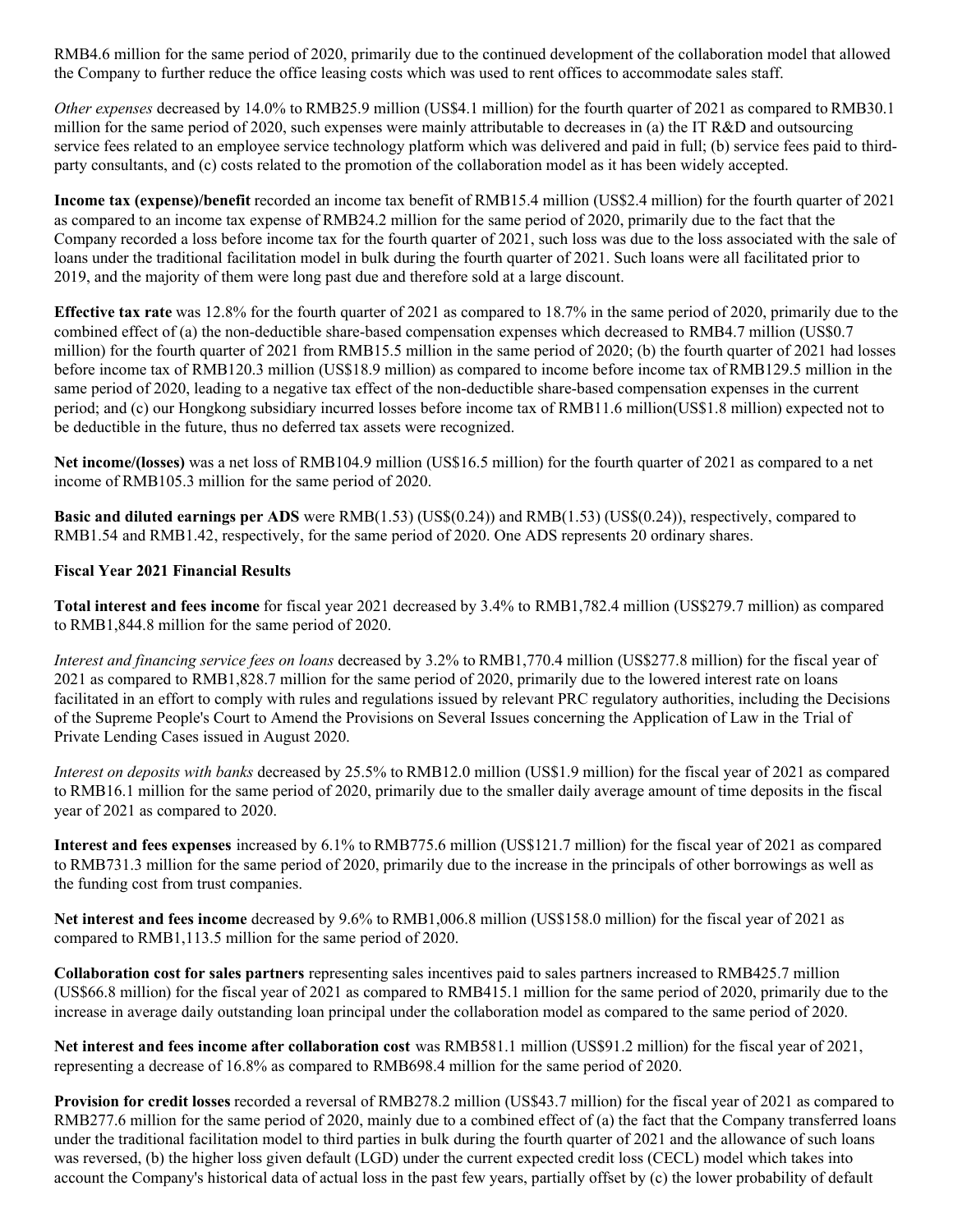(PD) under the current expected credit loss (CECL) model which takes into account the outlook of a more positive economy growth of China in the fiscal year of 2021 as compared to that of the same period of 2020 under the impact of COVID-19 pandemic.

**Net gains/(losses) on sales of loans** decreased to a net loss of RMB450.7 million (US\$70.7 million) for the fiscal year of 2021 from a net gain of RMB149.6 million in the same period of 2020, primarily attributable to the fact that the Company transferred loans under the traditional facilitation model to third parties in bulk during the fourth quarter of 2021. Such loans consist of loans that are long past due and therefore sold at a large discount.

**Other gains, net** was RMB50.1 million (US\$7.9 million) for the fiscal year of 2021, compared with RMB19.8 million in the same period of 2020. When a loan defaults and the sales partner chooses to repurchase such loan in installments, the Company would charge certain percentage of the loan as the fund possession fee. The increase in other gains for the fiscal year of 2021 was primarily due to the fact that there was a larger number of cases where delinquent loans were repurchased by the sales partner in installments, which led to an increase in fund possession fee received by the Company.

**Total operating expenses** decreased by 14.9% to RMB381.0 million (US\$59.8 million) for the fiscal year of 2021 as compared to RMB447.7 million for the same period of 2020.

*Employee compensation and benefits* increased by 10.9% to RMB211.2 million (US\$33.1 million) for the fiscal year of 2021 as compared to RMB190.4 million for the same period of 2020, primarily due to a one-time compensation payment to our Former CFO as he stepped down from his position in the fourth quarter of 2021.

*Share-based compensation expenses* decreased by 69.7% to RMB18.8 million (US\$3.0 million) for the fiscal year of 2021 as compared to RMB62.1 million for the same period of 2020. According to the Company's share option plan adopted on December 31, 2019, approximately 50%, 30% and 20% of the option granted will be vested on December 31, 2020, 2021 and 2022, respectively. Related compensation cost of the option grants will be recognized over the requisite period.

*Taxes and surcharges* decreased by 27.9 % to RMB35.7 million (US\$5.6 million) for the fiscal year of 2021 as compared to RMB49.5 million for the same period of 2020, primarily attributable to a decrease in the non-deductible value added tax ("VAT"). The decrease in VAT was attributable to the characterization of certain amounts as "service fees charged to trust plans" which are a non-deductible item. According to PRC tax regulations, "service fees charged to trust plans" incur a 6% VAT on the subsidiary level, but are not recorded as an input VAT on a consolidated trust plan level. "Service fees charged to trust plans" were significantly decreased in the fiscal year of 2021 compared to the same period of 2020 due to maturity of some trust plans.

*Operating lease cost* decreased by 31.8% to RMB14.8 million (US\$2.3 million) for the fiscal year of 2021 as compared to RMB21.7 million for the same period of 2020, primarily due to the continued development of the collaboration model that allowed the Company to further reduce the office leasing costs which was used to rent offices to accommodate sales staff.

*Other expenses* decreased by 19.0% to RMB100.5 million (US\$15.8 million) for the fiscal year of 2021 as compared to RMB124.0 million for the same period of 2020, primarily due to (a) a decrease in the litigation and attorney's fees during the ordinary course of business resulted from smaller amount of NPLs disposed through judicial procedure because the Company chose to transfer more NPLs to third party purchasers to accelerate recovery of cash; (b) a decrease in consulting fee; and (c) a decrease in the IT R&D and outsourcing service fees.

**Income tax expense** decreased by 39.7% to RMB28.8 million (US\$4.5 million) for the fiscal year of 2021 as compared to RMB47.8 million for the same period of 2020, primarily due to the decrease in the amount of taxable income.

**Effective tax rate** increased to 30.8% for the fiscal year of 2021 from 29.4% in the same period of 2020, primarily due to the combined effect of (a) the non-deductible share-based compensation expenses which decreased to RMB18.8 million (US\$3.0 million) for the fiscal year of 2021 from RMB62.1 million in the same period of 2020; (b) the proceeds of RMB39.9 million (US\$6.3 million) tax-free dividends from equity investment funds in 2021; and (c) the redeemable loss of RMB30.1million (US\$4.7 million).

**Net income** decreased by 43.4% to RMB65.0 million (US\$10.3 million) for the fiscal year of 2021 as compared to RMB114.9 million for the same period of 2020.

**Basic and diluted earnings per ADS** were RMB0.95(US\$0.15) and RMB0.90 (US\$0.14), respectively, compared to RMB1.67 and RMB1.55, respectively, in the same period of 2020. One ADS represents 20 ordinary shares.

As of December 31, 2021, the Company held **cash and cash equivalents** of RMB2.2 billion (US\$350.2 million), compared with RMB2.0 billion as of December 31, 2020, including RMB1.5 billion (US\$238.8 million) and RMB1.0 billion from structured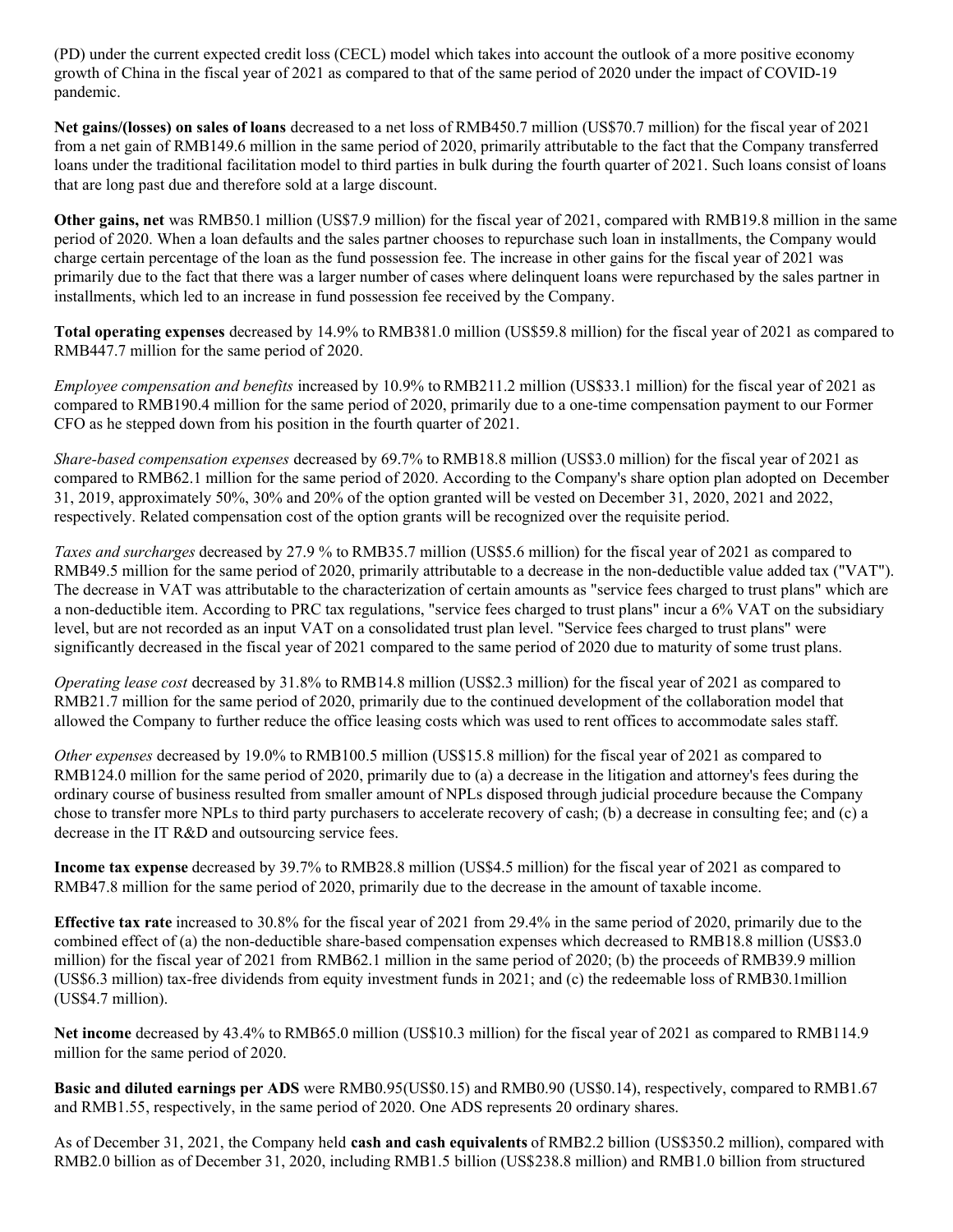funds as of December 31, 2021 and December 31, 2020, respectively, which could only be used to grant new loans and activities.

**The actual delinquency rate** for loans originated by the Company increased to 24.1% as of December 31, 2021 from 22.6% as of December 31, 2020. Under the collaboration model, the actual delinquency rate for first lien loans increased to 29.1% as of December 31, 2021 from 18.0% as of December 31, 2020, and the actual delinquency rate for second lien loans increased to 19.5% as of December 31, 2021 as compared to 15.6% as ofDecember 31, 2020. Under the traditional facilitation model, the actual delinquency rate for first lien loans increased to 76.0% as of December 31, 2021 from 47.0% as of December 31, 2020, and the actual delinquency rate for second lien loans increased to 75.8% as of December 31, 2021 from 43.2% as of December 31, 2020.

**The actual NPL rate** for loans originated by the Company decreased to 9.4% as of December 31, 2021 from 11.7% as of December 31, 2020. Under the collaboration model, the actual NPL rate for first lien loans increased to 12.5% as of December 31, 2021 from 6.7% as of December 31, 2020, and the actual NPL rate for second lien loans increased to 6.0% as of December 31, 2021 from 4.6% as of December 31, 2020. Under the traditional facilitation model, the actual NPL rate for first lien loans increased to 59.2% as of December 31, 2021 from 38.2% as of December 31, 2020, and the actual NPL rate for second lien loans increased to 64.2% as of December 31, 2021 from 31.6% as of December 31, 2020.

# **Recent Development**

Mr. Ning Li stepped down from the Company's Chief Financial Officer position due to personal reasons. Ms. Jing Li was appointed as the acting Chief Financial Officer, Assistant President of the Company and the Head of Department of Finance and Internal Control. Ms. Li has 20 years of experience in the financial industry and holds the certificate of ACCA and IPA. Prior to joining CNFinance Holdings Limited in 2008, she has worked for Deloitte and Fanhua Inc. Ms. Li will be in charge of all financial and internal control related matters of the Company.

In January 2022, the Company announced the retirement of Mr. Paul Wolansky from the Board of Directors, and the appointment of Mr. Jun Qian as a Director of the Company. Mr. Qian joined the Company in 2001 and has served as the Vice President of CNFinance since 2010. Mr. Qian has over 20 years of experience in China's loan industry and has served in the Company's senior management team for more than 15 years.

In March 2022, Mr. Ning Li stepped down from his current positions as the Chair of the Company's Compensation Committee and the Chair of the Company's Nominating and Governance Committee. Mr. Bin Zhai was appointed by the Board of Directors to chair the Compensation Committee and the Nominating and Corporate Governance Committee, effective on March 15, 2022. At the same time, Mr. Jun Qian was appointed by the Board of Directors to serve as a member of the Compensation Committee and the Nominating and Corporate Governance Committee, effective on March 15, 2022.

# **Business Outlook**

The extent to which the COVID-19 pandemic impacts the Company's results of operations will depend on future developments of the pandemic in China and across the globe, which are subject to changes and substantial uncertainty and therefore cannot be predicted. Based on the information available as of the date of this press release, we expect to break even for the first quarter of 2022.

The above outlook is based on the current market conditions and reflects our current and preliminary estimates of market and operating conditions, which are all subject to substantial uncertainty.

# **Conference Call**

CNFinance's management will host an earnings conference call at 8:00 AM U.S. Eastern Time on Friday, March 18, 2022 (8:00 PM Beijing/ Hong Kong Time on Friday, March 18, 2022).

Dial-in numbers for the live conference call are as follows:

| International:        | $+1 - 412 - 902 - 4272$ |
|-----------------------|-------------------------|
| Mainland China        | $+86-4001-201203$       |
| <b>United States:</b> | $+1 - 888 - 346 - 8982$ |
| Hong Kong:            | $+852-3018-4992$        |
| Passcode:             | <b>CNFinance</b>        |

A telephone replay of the call will be available after the conclusion of the conference call until 11:59 PM ET on March 25, 2022.

Dial-in numbers for the replay are as follows: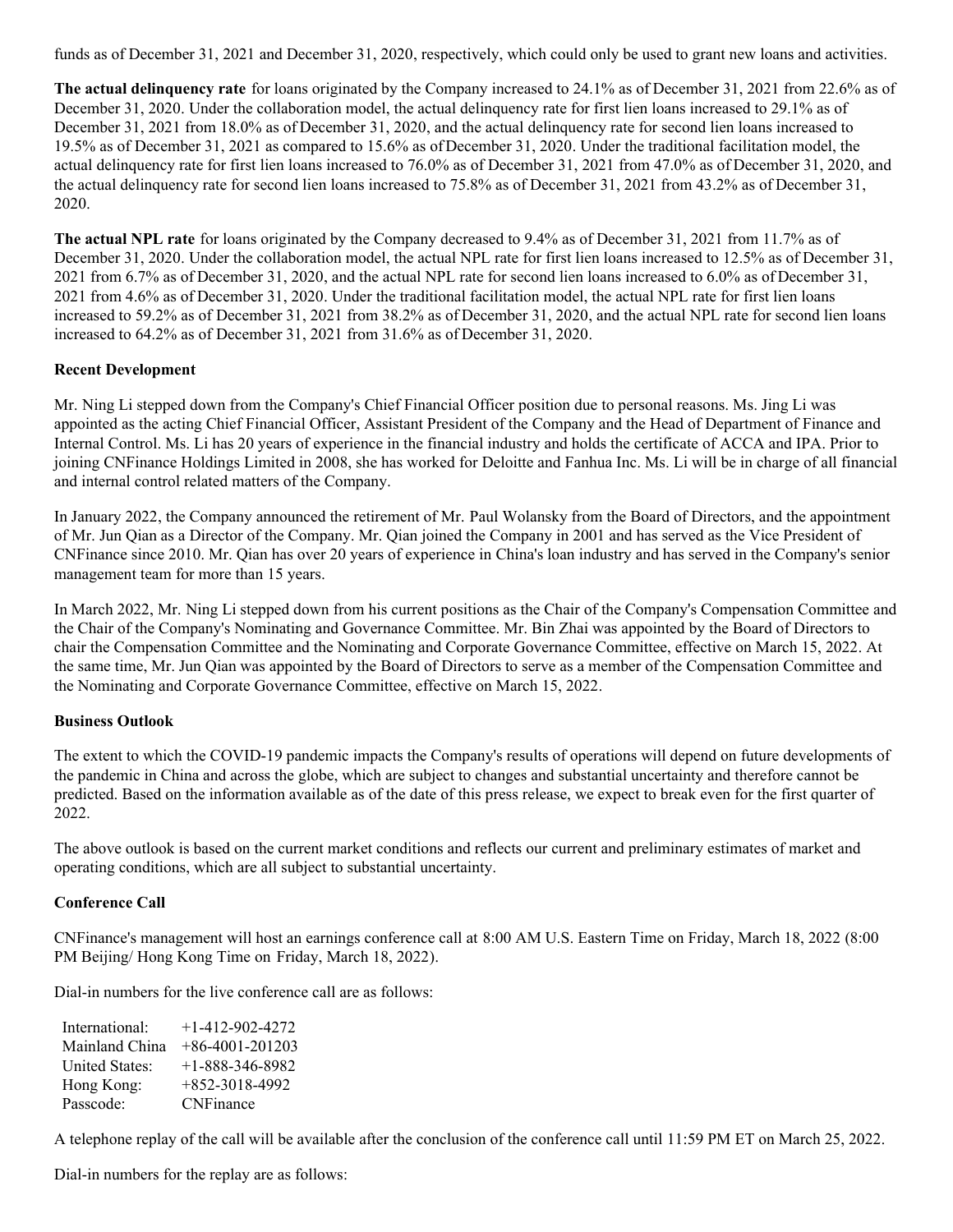International: +1-412-317-0088 United States:  $+1-877-344-7529$ Passcode: 7163027

A live and archived webcast of the conference call will be available on the Investor Relations section of CNFinance's website at <http://ir.cashchina.cn/>.

#### **Statement Regarding Preliminary Unaudited Financial Information**

The unaudited financial information set out in this earnings release is preliminary and subject to potential adjustments. Adjustments to the consolidated financial statements may be identified when audit work has been performed for the Company's year-end audit, which could result in significant differences from this preliminary unaudited financial information.

#### **Exchange Rate**

The Company's business is primarily conducted in China and all of the revenues are denominated in Renminbi ("RMB"). This announcement contains translations of certain RMB amounts into U.S. dollars at specified rates solely for the convenience of the reader. Unless otherwise noted, all translations from RMB to U.S. dollars are made at a rate of RMB6.3726 to US\$1.00, the exchange rate set forth in the H.10 statistical release of the Board of Governors of the Federal Reserve System as of December 30, 2021. No representation is made that the RMB amounts could have been, or could be, converted, realized or settled into U.S. dollars at that rate on December 30, 2021, or at any other rate.

#### **Safe Harbor Statement**

This press release contains forward-looking statements made under the "safe harbor" provisions of Section 21E of the Securities Exchange Act of 1934, as amended, and the U.S. Private Securities Litigation Reform Act of 1995. These forward-looking statements can be identified by terminology such as "will", "expects", "anticipates", "future", "intends", "plans", "believes", "estimates", "confident" and similar statements. The Company may also make written or oral forward-looking statements in its reports filed with or furnished to the U.S. Securities and Exchange Commission, in its annual report to shareholders, in press releases and other written materials and in oral statements made by its officers, directors or employees to third parties. Any statements that are not historical facts, including statements about the Company's beliefs and expectations, are forward-looking statements that involve factors, risks and uncertainties that could cause actual results to differ materially from those in the forward-looking statements. Such factors and risks include, but not limited to the following: its goals and strategies, its ability to achieve and maintain profitability, its ability to retain existing borrowers and attract new borrowers, its ability to maintain and enhance the relationship and business collaboration with its trust company partners and to secure sufficient funding from them, the effectiveness of its risk assessment process and risk management system, its ability to maintain low delinquency ratios for loans it originated, fluctuations in general economic and business conditions in China, the impact and future development of COVID-19 pandemic in China and across the globe, and relevant government law, rules, policies or guidelines regulations relating to the Company's corporate structure, business and industry. Further information regarding these and other risks is included in the Company's filings with the U.S. Securities and Exchange Commission. All information provided in this press release is current as of the date of the press release, and the Company does not undertake any obligation to update such information, except as required under applicable law.

#### **About CNFinance Holdings Limited**

CNFinance Holdings Limited (NYSE: CNF) ("CNFinance" or the "Company") is a leading home equity loan service provider in China. CNFinance conducts business by collaborating with sales partners and trust company partners. Sales partners are responsible for recommending micro- and small-enterprise ("MSE") owners with financing needs to the Company and the Company introduces eligible borrowers to its trust company partners who will then conduct their own risk assessments and make credit decisions. The Company's primary target borrower segment is MSE owners who own real properties in Tier 1 and Tier 2 cities in China. The loans CNFinance facilitated are primarily funded through a trust lending model with its trust company partners who are well-established with sufficient funding sources and have licenses to engage in lending business nationwide. The Company's risk mitigation mechanism is embedded in the design of its loan products, supported by an integrated online and offline process focusing on risks of both borrowers and collateral and further enhanced by effective post-loan management procedures.

#### **For more information, please contact:**

CNFinance E-mail: [ir@cashchina.cn](mailto:ir@cashchina.cn)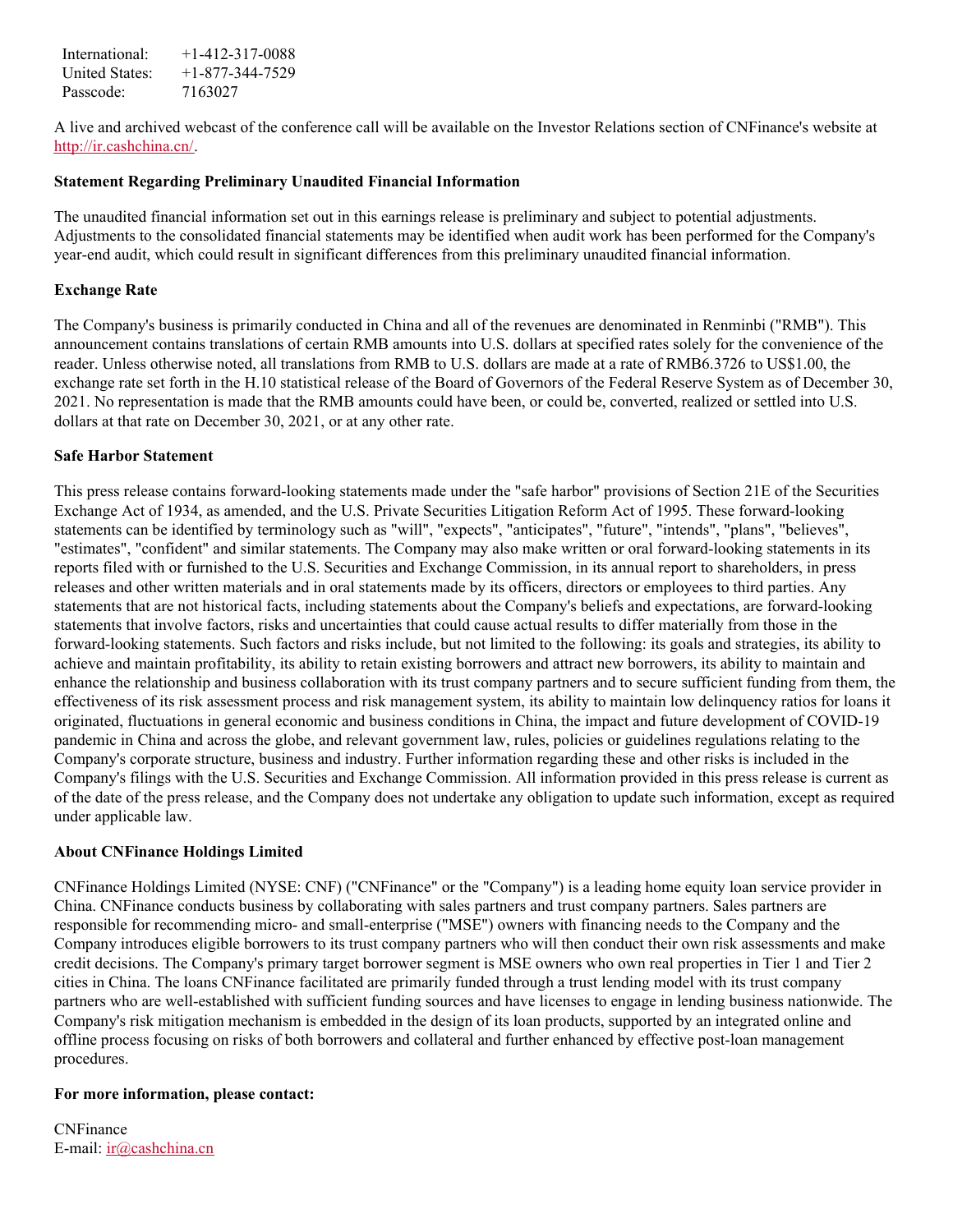# **CNFINANCE HOLDINGS LIMITED**

# Unaudited condensed consolidated balance sheets

(In thousands)

|                                                                                                                                                                 | December 31,<br>2020 |            | December 31,<br>2021 |  |
|-----------------------------------------------------------------------------------------------------------------------------------------------------------------|----------------------|------------|----------------------|--|
|                                                                                                                                                                 | <b>RMB</b>           | <b>RMB</b> | US\$                 |  |
| <b>Assets</b>                                                                                                                                                   |                      |            |                      |  |
| Cash, cash equivalents and restricted cash<br>Loans principal, interest and financing service fee                                                               | 1,960,923            | 2,231,437  | 350,161              |  |
| receivables                                                                                                                                                     | 9,051,220            | 9,677,927  | 1,518,678            |  |
| Allowance for credit losses                                                                                                                                     | 607,965              | 1,241,060  | 194,749              |  |
| Net loans principal, interest and financing service fee                                                                                                         |                      |            |                      |  |
| receivables                                                                                                                                                     | 8,443,255            | 8,436,867  | 1,323,929            |  |
| Loans held-for-sale (include RMB76,013,067 and                                                                                                                  |                      |            |                      |  |
| RMB24,696,075 measured at fair value as of December 31, 2020 and December                                                                                       |                      |            |                      |  |
| 31,2021, respectively)                                                                                                                                          | 586,207              | 733,975    | 115,177              |  |
| Investment securities                                                                                                                                           | 418,137              | 1,088,044  | 170,738              |  |
| Property and equipment                                                                                                                                          | 4,716                | 3,042      | 477                  |  |
| Intangible assets and goodwill                                                                                                                                  | 3,230                | 4,009      | 629                  |  |
| Deferred tax assets                                                                                                                                             | 75,824               | 46,234     | 7,255                |  |
| Deposits                                                                                                                                                        | 114,052              | 156,954    | 24,629               |  |
| Right-of-use assets                                                                                                                                             | 19,468               | 16,197     | 2,542                |  |
| Guaranteed assets                                                                                                                                               | 533,680              | 1,289,752  | 202,390              |  |
| Other assets                                                                                                                                                    | 74,004               | 404,826    | 63,526               |  |
| <b>Total assets</b>                                                                                                                                             | 12,233,496           | 14,411,337 | 2,261,453            |  |
| Liabilities and shareholders' equity                                                                                                                            |                      |            |                      |  |
| Interest-bearing borrowings                                                                                                                                     |                      |            |                      |  |
| Borrowings under agreements to repurchase                                                                                                                       | 508,577              | 45,250     | 7,101                |  |
| Other borrowings                                                                                                                                                | 5,649,669            | 8,041,892  | 1,261,948            |  |
| Accrued employee benefits                                                                                                                                       | 29,627               | 24,224     | 3,801                |  |
| Income taxes payable                                                                                                                                            | 154,807              | 142,404    | 22,346               |  |
| Deferred tax liabilities                                                                                                                                        | 396,594              | 189,824    | 29,788               |  |
| Lease liabilities                                                                                                                                               | 19,545               | 15,521     | 2,436                |  |
| Credit risk mitigation position                                                                                                                                 | 1,209,729            | 1,348,450  | 211,601              |  |
| Other liabilities                                                                                                                                               | 523,697              | 785,761    | 123,303              |  |
| <b>Total liabilities</b>                                                                                                                                        | 8,492,245            | 10,593,326 | 1,662,324            |  |
| Ordinary shares (USD0.0001 par value; 3,800,000,000<br>shares authorized; 1,371,643,240 shares issued and<br>outstanding as of December 31, 2020; 1,559,576,960 |                      |            |                      |  |
| shares issued and 1,371,643,240 shares outstanding as                                                                                                           |                      |            |                      |  |
| of December 31, 2021)                                                                                                                                           | 917                  | 917        | 144                  |  |
| Additional paid-in capital                                                                                                                                      | 999,663              | 1,018,429  | 159,814              |  |
| Retained earnings                                                                                                                                               | 2,759,128            | 2,824,059  | 443,156              |  |
| Accumulated other comprehensive losses                                                                                                                          | (18, 457)            | (25, 394)  | (3,985)              |  |
| Total shareholders' equity                                                                                                                                      | 3,741,251            | 3,818,011  | 599,129              |  |
|                                                                                                                                                                 |                      |            |                      |  |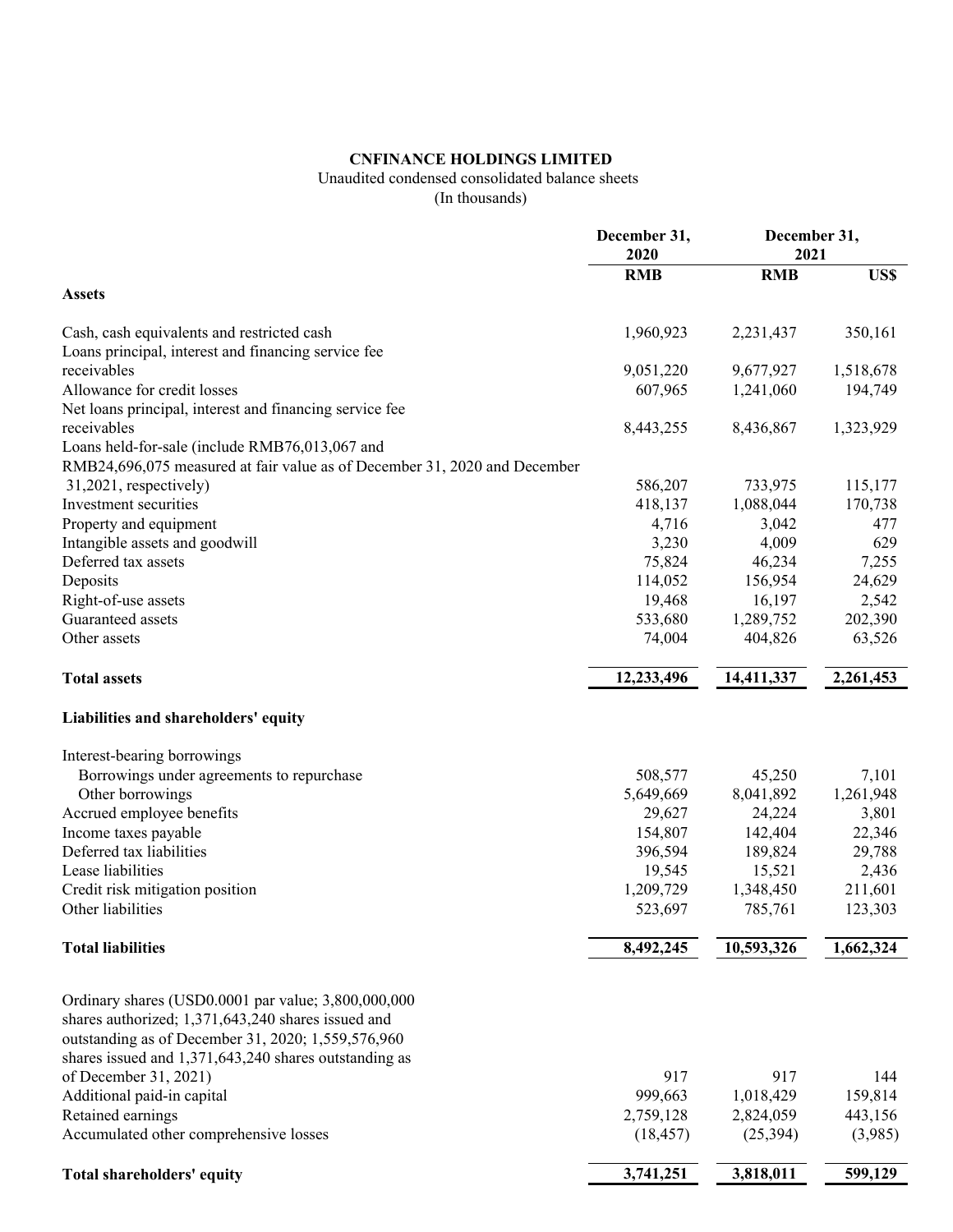# **CNFINANCE HOLDINGS LIMITED**

Unaudited condensed consolidated statements of comprehensive income (In thousands, except for earnings per share and earnings per ADS)

|                                                          | Twelve months ended December 31, |            |           |
|----------------------------------------------------------|----------------------------------|------------|-----------|
|                                                          | 2020                             | 2021       | 2021      |
|                                                          | <b>RMB</b>                       | <b>RMB</b> | US\$      |
| <b>Interest and fees income</b>                          |                                  |            |           |
| Interest and financing service fees                      |                                  |            |           |
| on loans                                                 | 1,828,688                        | 1,770,352  | 277,807   |
| Interest on deposits with banks                          | 16,134                           | 11,973     | 1,879     |
| <b>Total interest and fees income</b>                    | 1,844,822                        | 1,782,325  | 279,686   |
| Total interest and fees expenses                         | (731,315)                        | (775, 566) | (121,703) |
| Net interest and fees income                             | 1,113,507                        | 1,006,759  | 157,983   |
| Collaboration cost for sales partners                    | (415, 104)                       | (425, 736) | (66, 808) |
| Net interest and fees income after<br>collaboration cost | 698,403                          | 581,023    | 91,175    |
| Provision for credit losses                              | (277, 586)                       | 278,190    | 43,654    |
| Net interest and fees income after                       |                                  |            |           |
| collaboration cost and provision                         |                                  |            |           |
| for credit losses                                        | 420,817                          | 859,213    | 134,829   |
| Realized gains on sales of investments, net              | 20,154                           | 16,112     | 2,529     |
| Net gains/(losses) on sales of loans                     | 149,631                          | (450, 721) | (70, 728) |
| Other gains, net                                         | 19,762                           | 50,090     | 7,860     |
| <b>Total non-interest income</b>                         | 189,547                          | (384, 519) | (60, 339) |
| <b>Operating expenses</b>                                |                                  |            |           |
| Employee compensation and benefits                       | (190, 374)                       | (211, 169) | (33, 137) |
| Share-based compensation expenses                        | (62,074)                         | (18,766)   | (2,945)   |
| Taxes and surcharges                                     | (49, 453)                        | (35, 729)  | (5,606)   |
| Operating lease cost                                     | (21,719)                         | (14,764)   | (2,317)   |
| Other expenses                                           | (124, 042)                       | (100, 501) | (15,771)  |
| <b>Total operating expenses</b>                          | (447, 662)                       | (380, 929) | (59, 776) |
| Income before income tax expense                         | 162,702                          | 93,765     | 14,714    |
| Income tax expense                                       | (47, 849)                        | (28, 834)  | (4,525)   |
| Net income                                               | 114,853                          | 64,931     | 10,189    |
| Earnings per share                                       |                                  |            |           |
| <b>Basic</b>                                             | 0.08                             | 0.05       | 0.01      |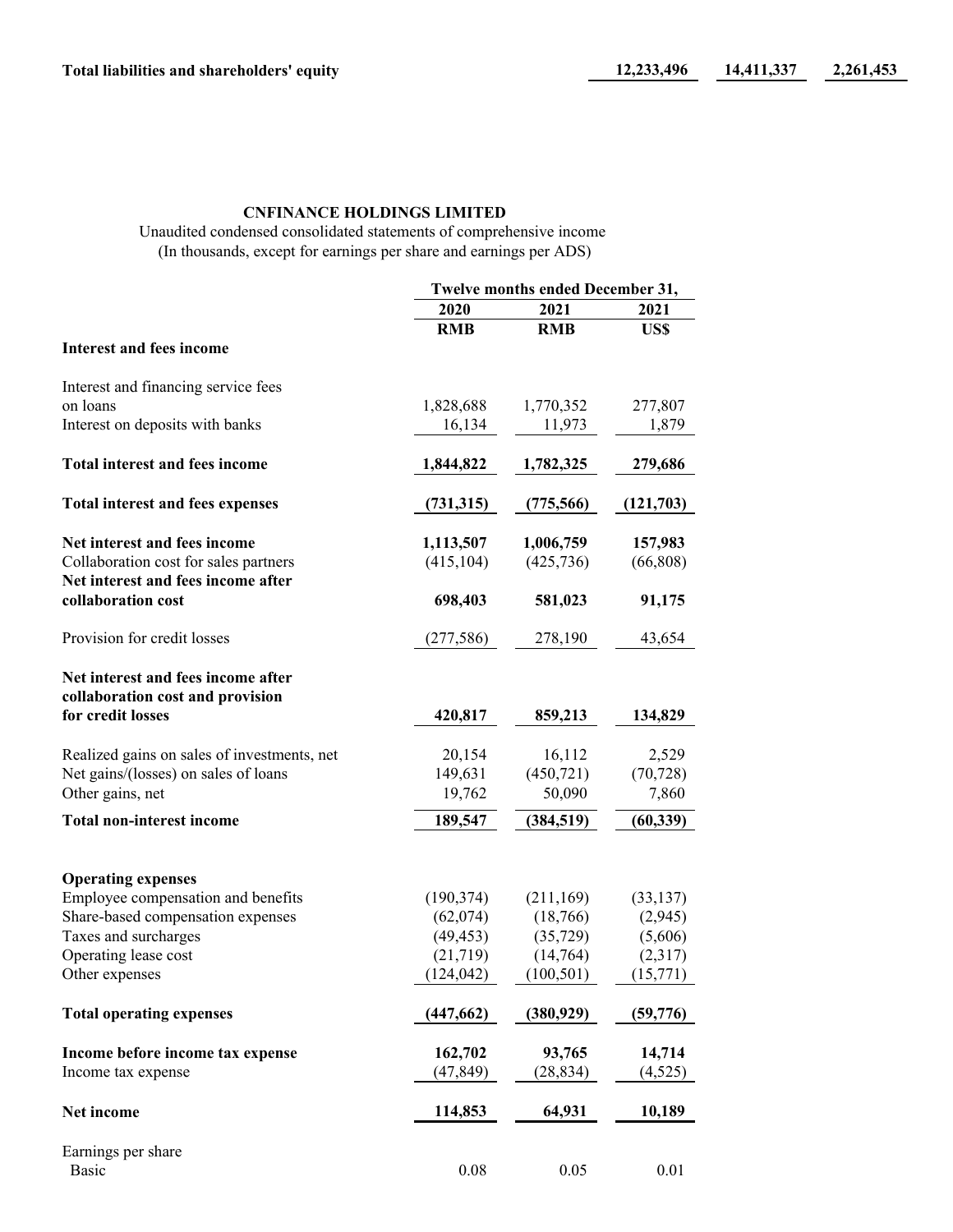| Diluted<br>Earnings per ADS (1 ADS equals 20 ordinary shares) | 0.08      | 0.05    | 0.01    |
|---------------------------------------------------------------|-----------|---------|---------|
| <b>Basic</b>                                                  | 1.67      | 0.95    | 0.15    |
| Diluted                                                       | 1.55      | 0.9     | 0.14    |
| Other comprehensive losses                                    |           |         |         |
| Net unrealized gains on investment securities                 | (171)     |         |         |
| Foreign currency translation adjustment                       | (16, 167) | (6,937) | (1,088) |
| <b>Comprehensive income</b>                                   | 98,515    | 57,994  | 9,101   |

# **CNFINANCE HOLDINGS LIMITED**

Unaudited condensed consolidated statements of comprehensive income (In thousands, except for earnings per share and earnings per ADS)

|                                         | Three months ended December 31, |            |           |
|-----------------------------------------|---------------------------------|------------|-----------|
|                                         | 2020                            | 2021       | 2021      |
|                                         | <b>RMB</b>                      | <b>RMB</b> | US\$      |
| <b>Interest and fees income</b>         |                                 |            |           |
| Interest and financing service fees on  |                                 |            |           |
| loans                                   | 417,118                         | 444,695    | 69,782    |
| Interest on deposits with banks         | 3,992                           | 4,067      | 638       |
| <b>Total interest and fees income</b>   | 421,110                         | 448,762    | 70,420    |
| <b>Total interest and fees expenses</b> | (159, 312)                      | (205, 199) | (32,200)  |
| Net interest and fees income            | 261,798                         | 243,563    | 38,220    |
| Collaboration cost for sales partners   | (104, 381)                      | (119, 455) | (18, 745) |
| Net interest and fees income after      |                                 |            |           |
| collaboration cost                      | 157,417                         | 124,108    | 19,475    |
| Provision for credit losses             | 30,873                          | 308,245    | 48,370    |
| Net interest and fees income after      |                                 |            |           |
| collaboration cost and provision        |                                 |            |           |
| for credit losses                       | 188,290                         | 432,353    | 67,845    |
| Realized gains on sales of investments, |                                 |            |           |
| net                                     | 4,609                           | 6,058      | 951       |
| Net gains/(losses) on sales of loans    | 43,732                          | (468, 599) | (73, 533) |
| Other gains, net                        | 7,833                           | 16,206     | 2,543     |
| <b>Total non-interest income</b>        | 56,174                          | (446, 335) | (70, 039) |
| <b>Operating expenses</b>               |                                 |            |           |
| Employee compensation and benefits      | (52, 213)                       | (62, 416)  | (9,794)   |
| Share-based compensation expenses       | (15,518)                        | (4,692)    | (736)     |
| Taxes and surcharges                    | (12, 668)                       | (10,071)   | (1,580)   |
| Operating lease cost                    | (4, 556)                        | (3,226)    | (507)     |
| Other expenses                          | (30,056)                        | (25,916)   | (4,067)   |
| <b>Total operating expenses</b>         | (115, 011)                      | (106, 321) | (16, 684) |